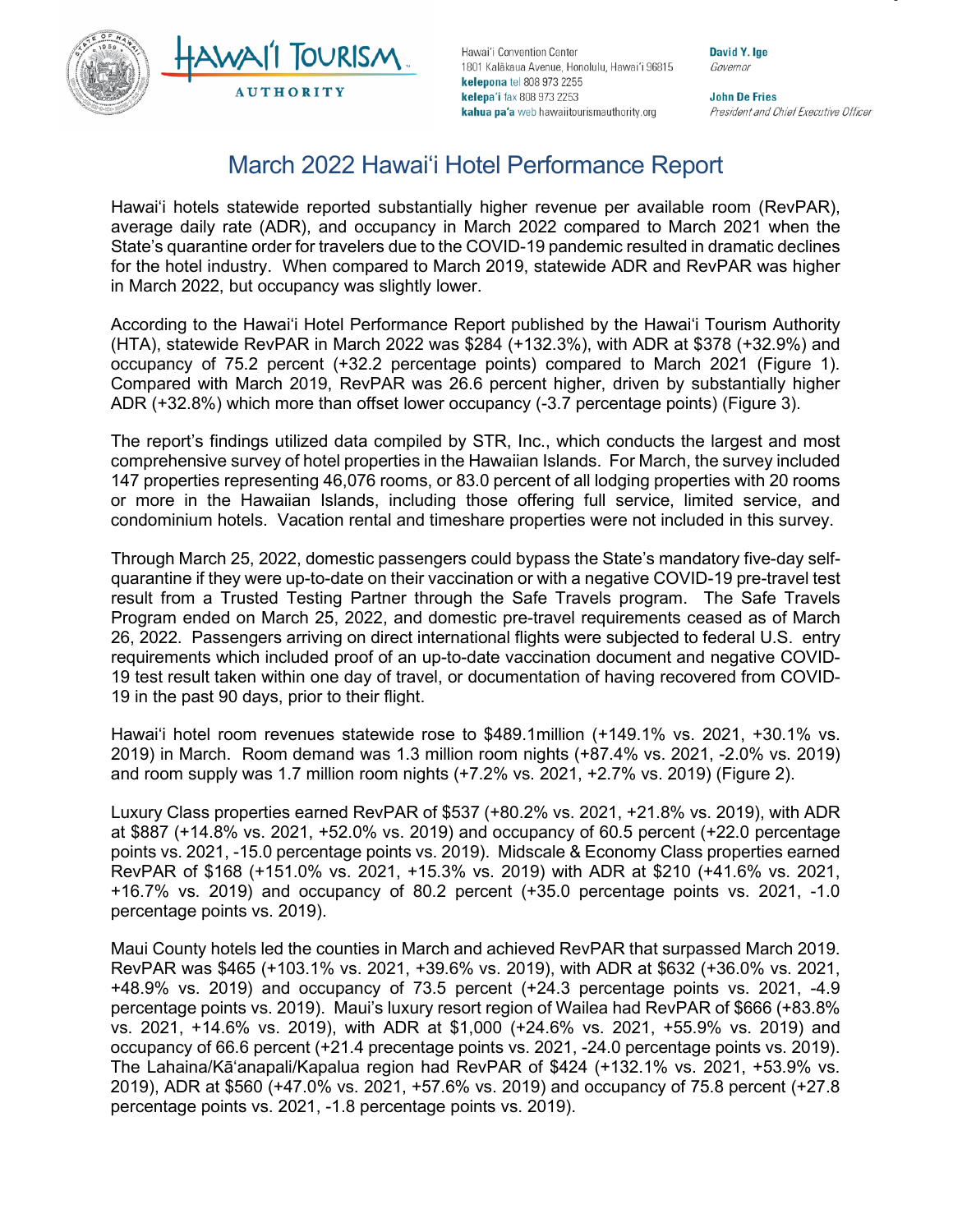March 2022 Hawai'i Hotel Performance Report Page 2

Kaua'i hotels earned RevPAR of \$373 (+580.1% vs. 2021, +81.6% vs. 2019), with ADR at \$465 (+149.4% vs. 2021, +63.6% vs. 2019) and occupancy of 80.1 percent (+50.8 percentage points vs. 2021, +7.9 percentage points vs. 2019).

Hotels on the island of Hawai'i reported RevPAR at \$337 (+121.3% vs. 2021, +56.0% vs. 2019), with ADR at \$420 (+32.9% vs. 2021, +53.1% vs. 2019), and occupancy of 80.3 percent (+32.1 percentage points vs. 2021, +1.5 percentage points vs. 2019). Kohala Coast hotels earned RevPAR of \$520 (+105.9% vs. 2021, +68.3% vs. 2019), with ADR at \$662 (+43.3% vs. 2021, +71.8% vs. 2019), and occupancy of 78.5 percent (+23.8 percentage points vs. 2021, -1.6 percentage points vs. 2019).

O'ahu hotels reported RevPAR of \$181 (+142.5% vs. 2021, -1.7% vs. 2019) in March, ADR at \$244 (+33.3% vs. 2021, +6.3% vs. 2019) and occupancy of 74.0 percent (+33.3 percentage points vs. 2021, -6.0 percentage points vs. 2019). Waikīkī hotels earned \$172 (+152.5% vs. 2021, - 3.6% vs. 2019) in RevPAR with ADR at \$230 (+33.4% vs. 2021, +2.9% vs. 2019) and occupancy of 75.0 percent (+35.4 percentage points vs. 2021, -5.0 percentage points vs. 2019).

# **First Quarter 2022**

During the first quarter of 2022, Hawai'i's hotels earned \$256 in RevPAR (+195.8% vs. 2021, +9.3% vs. 2019), with ADR at \$362 (+34.5% vs. 2021, +24.3% vs. 2019) and occupancy of 70.8 percent (+38.6 percentage points vs. 2021, -9.7 percentage points vs. 2019).

Total statewide hotel revenues for first quarter 2022 were \$1.28 billion (+219.1% vs. 2021, +12.2% vs. 2019). Room supply was 5.0 million room nights (+7.9% vs. 2021, +2.7% vs. 2019), and room demand was 3.5 million room nights (+137.3% vs. 2021, -9.7% vs. 2019).

# **Comparison to Top U.S. Markets**

In comparison to the top U.S. markets, the Hawaiian Islands earned the highest Q1 2022 RevPAR at \$256 (+195.8%). Miami, Florida was second at \$241 (+72.4%), followed by Phoenix, Arizona at \$146 (+94.3%) (Figure 19).

The Hawaiian Islands also led the U.S. markets in Q1 2022 ADR at \$362 (+34.5%), followed by Miami, Florida at \$311 (+42.7%) and Phoenix, Arizona at \$198 (+55.7%) (Figure 20).

In the first quarter of 2022, Miami, Florida topped the country in occupancy at 77.5 percent (+13.4 percentage points), followed by Tampa, Florida at 77.4 percent (+12.0 percentage points), and Phoenix, Arizona at 73.8 percent (+14.6 percentage points). The Hawaiian Islands ranked fifth at 70.8 percent (+38.6 percentage points)

# **Comparison to International Markets**

Hotels in the Maldives ranked highest in first quarater RevPAR for international "sun and sea" destinations at \$625 (+27.7%), followed by Maui County (\$413, +164.2%), Hawai'i Island (\$310, +192.6%), and Kaua'i (302, +594.5%). O'ahu ranked ninth (\$169, +209.2%)(Figure 22).

Maldives led in ADR at \$834 (+7.4%), followed by Maui County (\$610, +33.9%) and French Polynesia (\$577, +13.2%). Kaua'i (\$405, +123.1%), Hawai'i Island (\$405, +39.6%), and O'ahu (\$241, +37.4%) ranked sixth, seventh, and ninth, respectively (Figure 23).

Hawai'i Island led in occupancy for "sun and sea" destinations at 76.5 percent (+40.0 percentage points), followed by Maldives (75.0%, +11.9 percentage points) and Kaua'i (74.6%, +50.6 percentage points). O'ahu ranked fifth (70.2%, +39.0 percentage points) and Maui County ranked seventh (67.7%, +33.4 percentage points) (Figure 24).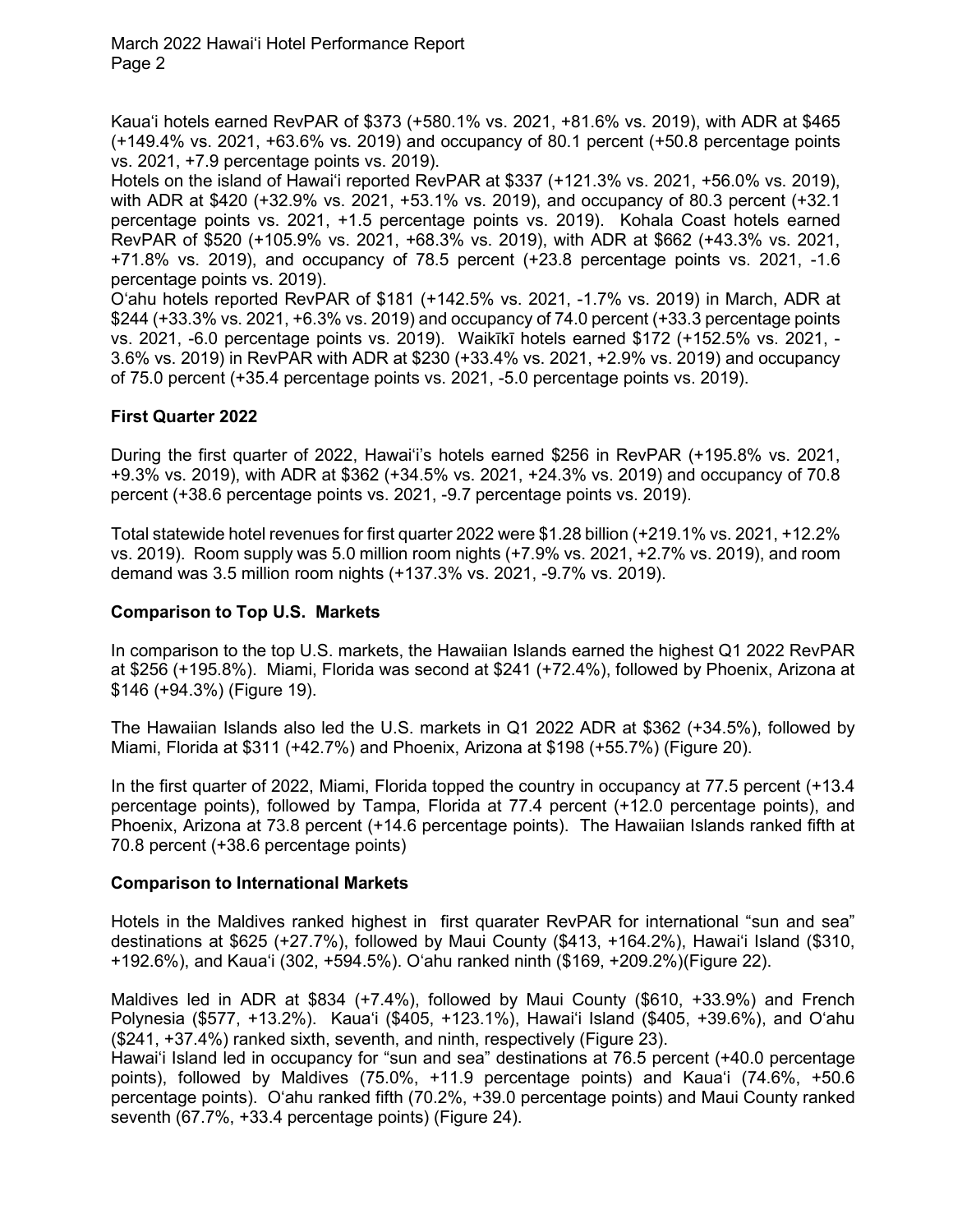March 2022 Hawai'i Hotel Performance Report Page 3

Tables of hotel performance statistics, including data presented in the report are available for viewing online at: <https://www.hawaiitourismauthority.org/research/infrastructure-research/>

## **About the Hawai'i Hotel Performance Report**

The Hawai'i Hotel Performance Report is produced using hotel survey data compiled by STR, Inc., the largest survey of its kind in Hawai'i. The survey generally excludes properties with under 20 lodging units, such as small bed and breakfasts, youth hostels, single-family vacation rentals, cottages, individually rented vacation condominiums and sold timeshare units no longer available for hotel use. The data has been weighted both geographically and by class of property to compensate for any over and/or under representation of hotel survey participants by location and type.

For March, the survey included 147 properties representing 46,076 rooms, or 83.0 percent of all lodging properties with 20 rooms or more in the Hawaiian Islands, including full service, limited service, and condominium hotels. The March survey included 74 properties on O'ahu representing 28,215 rooms (92.1%); 41 properties in the County of Maui, representing 9,786 rooms (73.7%); 16 properties on the island of Hawai'i, representing 4,889 rooms (69.7%); and 16 properties on Kaua'i, representing 3,186 rooms (69.2%).

## **About the Hawai'i Tourism Authority**

The Hawai'i Tourism Authority is the state agency responsible for holistically managing tourism in a sustainable manner consistent with community desires, economic goals, cultural values, preservation of natural resources, and visitor industry needs. HTA works with the community and industry to *Mālama Kuʻu Home* – care for our beloved home. For more information about HTA, visit [www.hawaiitourismauthority.org](https://nam11.safelinks.protection.outlook.com/?url=http%3A%2F%2Fwww.hawaiitourismauthority.org%2F&data=04%7C01%7Cerin.khan%40anthologygroup.com%7C06f3ced010134c93fcb908da1cd99265%7C0e7558ffacd54b0286566e61c570cbb8%7C0%7C0%7C637854018211654315%7CUnknown%7CTWFpbGZsb3d8eyJWIjoiMC4wLjAwMDAiLCJQIjoiV2luMzIiLCJBTiI6Ik1haWwiLCJXVCI6Mn0%3D%7C3000&sdata=koNw5zUEGx6F%2FN%2Fe71%2FrgzCgbNZ%2F%2FXRlUjzw0Sk3ic4%3D&reserved=0) or follow @HawaiiHTA on [Facebook,](https://nam11.safelinks.protection.outlook.com/?url=https%3A%2F%2Fwww.facebook.com%2FHawaiiHTA&data=04%7C01%7Cerin.khan%40anthologygroup.com%7C06f3ced010134c93fcb908da1cd99265%7C0e7558ffacd54b0286566e61c570cbb8%7C0%7C0%7C637854018211654315%7CUnknown%7CTWFpbGZsb3d8eyJWIjoiMC4wLjAwMDAiLCJQIjoiV2luMzIiLCJBTiI6Ik1haWwiLCJXVCI6Mn0%3D%7C3000&sdata=Xrbt4C142sV0lx6FQ58eamz83lQlTrwW7JeeRPQEbww%3D&reserved=0) [Instagram,](https://nam11.safelinks.protection.outlook.com/?url=https%3A%2F%2Fwww.instagram.com%2Fhawaiihta%2F&data=04%7C01%7Cerin.khan%40anthologygroup.com%7C06f3ced010134c93fcb908da1cd99265%7C0e7558ffacd54b0286566e61c570cbb8%7C0%7C0%7C637854018211654315%7CUnknown%7CTWFpbGZsb3d8eyJWIjoiMC4wLjAwMDAiLCJQIjoiV2luMzIiLCJBTiI6Ik1haWwiLCJXVCI6Mn0%3D%7C3000&sdata=cT2hW9NpTnbKCp9Gg3N2z5%2B5hMfhpkFcRhbcd7RrHH4%3D&reserved=0) and [Twitter.](https://nam11.safelinks.protection.outlook.com/?url=https%3A%2F%2Ftwitter.com%2FHawaiiHTA&data=04%7C01%7Cerin.khan%40anthologygroup.com%7C06f3ced010134c93fcb908da1cd99265%7C0e7558ffacd54b0286566e61c570cbb8%7C0%7C0%7C637854018211654315%7CUnknown%7CTWFpbGZsb3d8eyJWIjoiMC4wLjAwMDAiLCJQIjoiV2luMzIiLCJBTiI6Ik1haWwiLCJXVCI6Mn0%3D%7C3000&sdata=DuD8vcPFoFxLeWOPl8Fw7Tn7%2BxTqLbt6M8hmU8o4F80%3D&reserved=0)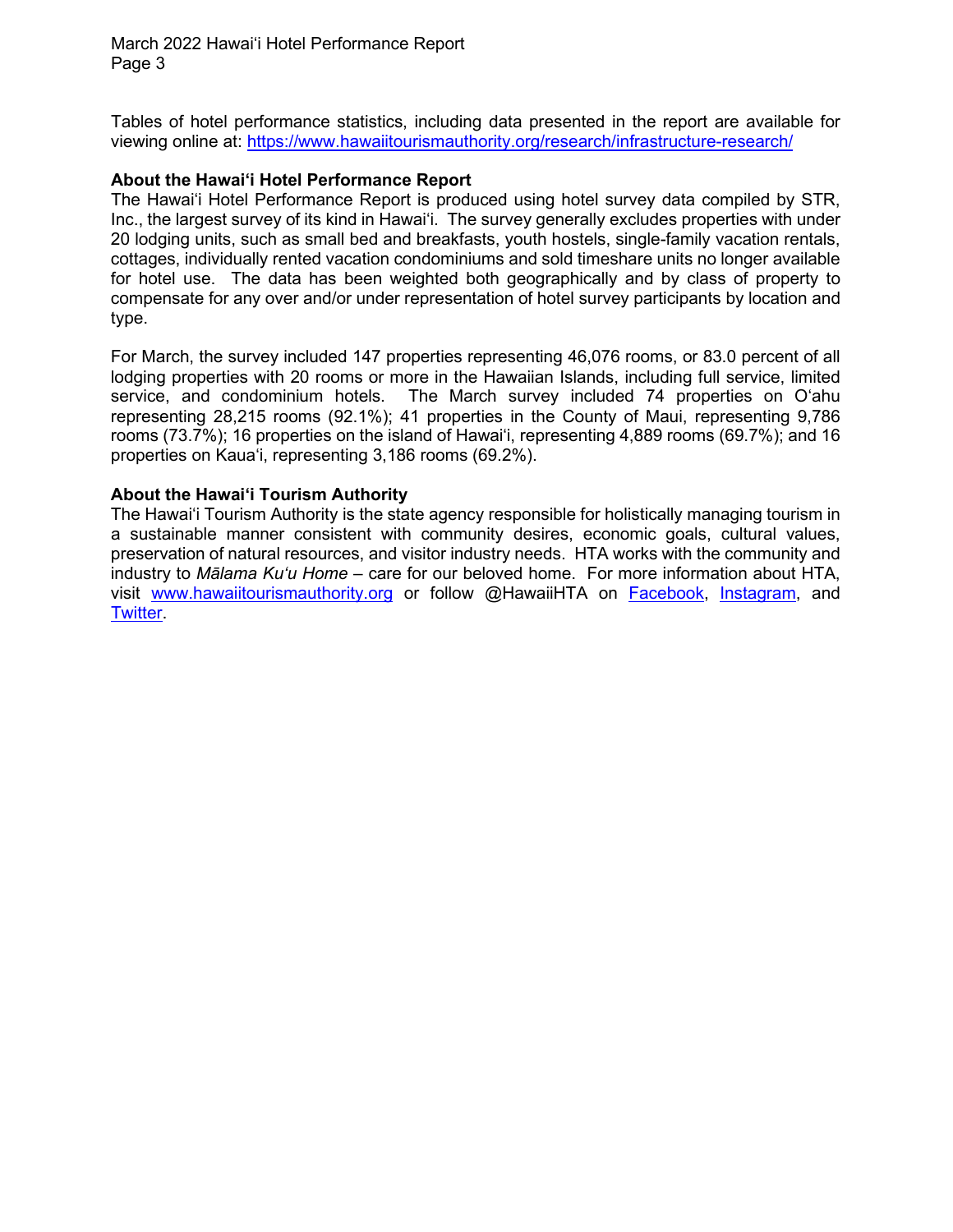|                             |       | Occupancy % |                   |            | <b>Average Daily Rate</b> |               |          | <b>RevPAR</b> |               |  |
|-----------------------------|-------|-------------|-------------------|------------|---------------------------|---------------|----------|---------------|---------------|--|
|                             |       |             | Percentage<br>Pt. |            |                           | $\frac{0}{0}$ |          |               | $\frac{0}{0}$ |  |
|                             | 2022  | 2021        | Change            | 2022       | 2021                      | Change        | 2022     | 2021          | Change        |  |
|                             |       |             |                   |            |                           |               |          |               |               |  |
| State of Hawai'i            | 75.2% | 43.0%       | 32.2%             | \$377.96   | \$284.41                  | 32.9%         | \$284.16 | \$122.35      | 132.3%        |  |
| <b>Luxury Class</b>         | 60.5% | 38.5%       | 22.0%             | \$887.08   | \$772.88                  | 14.8%         | \$536.53 | \$297.81      | 80.2%         |  |
| <b>Upper Upscale Class</b>  | 78.3% | 40.9%       | 37.4%             | \$357.12   | \$259.79                  | 37.5%         | \$279.60 | \$106.27      | 163.1%        |  |
| <b>Upscale Class</b>        | 79.0% | 46.9%       | 32.2%             | \$259.35   | \$182.17                  | 42.4%         | \$204.96 | \$85.39       | 140.0%        |  |
| <b>Upper Midscale Class</b> | 73.9% | 47.7%       | 26.2%             | \$234.02   | \$172.77                  | 35.5%         | \$172.96 | \$82.47       | 109.7%        |  |
| Midscale & Economy Class    | 80.2% | 45.2%       | 35.0%             | \$209.65   | \$148.09                  | 41.6%         | \$168.09 | \$66.96       | 151.0%        |  |
|                             |       |             |                   |            |                           |               |          |               |               |  |
| O'ahu                       | 74.0% | 40.7%       | 33.3%             | \$243.95   | \$182.95                  | 33.3%         | \$180.52 | \$74.45       | 142.5%        |  |
| Waikīkī                     | 75.0% | 39.6%       | 35.4%             | \$229.83   | \$172.24                  | 33.4%         | \$172.40 | \$68.29       | 152.5%        |  |
| Other O'ahu                 | 68.3% | 47.4%       | 20.9%             | \$331.32   | \$239.97                  | 38.1%         | \$226.27 | \$113.71      | 99.0%         |  |
| O'ahu Luxury                | 50.3% | 28.1%       | 22.2%             | \$626.44   | \$540.83                  | 15.8%         | \$314.99 | \$151.74      | 107.6%        |  |
| O'ahu Upper Upscale         | 76.8% | 34.9%       | 41.8%             | \$250.40   | \$204.97                  | 22.2%         | \$192.27 | \$71.62       | 168.5%        |  |
| O'ahu Upscale               | 81.6% | 52.0%       | 29.5%             | \$194.73   | \$150.55                  | 29.3%         | \$158.82 | \$78.34       | 102.7%        |  |
| O'ahu Upper Midscale        | 69.4% | 46.5%       | 22.8%             | \$156.66   | \$118.81                  | 31.9%         | \$108.72 | \$55.30       | 96.6%         |  |
| O'ahu Midscale & Economy    | 75.7% | 50.8%       | 24.9%             | \$144.09   | \$98.55                   | 46.2%         | \$109.06 | \$50.10       | 117.7%        |  |
| <b>Maui County</b>          | 73.5% | 49.2%       | 24.3%             | \$632.27   | \$464.92                  | 36.0%         | \$464.66 | \$228.75      | 103.1%        |  |
| Wailea                      | 66.6% | 45.2%       | 21.4%             | \$1,000.43 | \$802.72                  | 24.6%         | \$666.44 | \$362.68      | 83.8%         |  |
| Lahaina/Kā'anapali/Kapalua  | 75.8% | 48.0%       | 27.8%             | \$559.81   | \$380.76                  | 47.0%         | \$424.23 | \$182.77      | 132.1%        |  |
| Other Maui County           | 70.8% | 50.6%       | 20.2%             | \$722.41   | \$560.59                  | 28.9%         | \$511.67 | \$283.89      | 80.2%         |  |
| Maui County Luxury          | 60.2% | 42.9%       | 17.3%             | \$1,110.16 | \$880.45                  | 26.1%         | \$668.74 | \$377.76      | 77.0%         |  |
| Maui County Upper           | 78.2% | 51.5%       | 26.7%             | \$518.09   | \$339.54                  | 52.6%         | \$404.96 | \$174.88      | 131.6%        |  |
| Upscale & Upscale           |       |             |                   |            |                           |               |          |               |               |  |
| <b>Island of Hawai'i</b>    | 80.3% | 48.2%       | 32.1%             | \$419.60   | \$315.72                  | 32.9%         | \$336.89 | \$152.24      | 121.3%        |  |
| Kohala Coast                | 78.5% | 54.6%       | 23.8%             | \$662.08   | \$461.93                  | 43.3%         | \$519.53 | \$252.37      | 105.9%        |  |
| Kaua'i                      | 80.1% | 29.4%       | 50.8%             | \$465.09   | \$186.50                  | 149.4%        | \$372.70 | \$54.80       | 580.1%        |  |

Note: Samples for some classes and regions were insufficient for reporting purposes, but these data were included in island and statewide totals.

| Figure 2: Hawai'i Hotel Performance by Measure March 2022 |  |
|-----------------------------------------------------------|--|
|-----------------------------------------------------------|--|

|                                                     | <b>Supply</b><br>(thousands)<br>$\frac{0}{0}$ |               |              |               | Demand<br>(thousands) | $\%$           | Revenue<br>(millions) |              |                  |
|-----------------------------------------------------|-----------------------------------------------|---------------|--------------|---------------|-----------------------|----------------|-----------------------|--------------|------------------|
|                                                     | 2022                                          | 2021          | Change       | 2022          | 2021                  | Change         | 2022                  | 2021         | % Change         |
| State of Hawai'i                                    | 1,721.4                                       | 1,605.2       | 7.2%         | 1,294.2       | 690.6                 | 87.4%          | 489.1                 | 196.4        | 149.1%           |
| Oʻahu                                               | 949.5                                         | 872.1         | 8.9%         | 702.6         | 354.9                 | 98.0%          | 171.4                 | 64.9         | 164.0%           |
| Waikīkī                                             | 806.3                                         | 753.7         | 7.0%         | 604.9         | 298.8                 | 102.4%         | 139.0                 | 51.5         | 170.1%           |
| <b>Maui County</b><br>Wailea<br>Lahaina/Kāʻanapali/ | 411.6<br>90.6                                 | 407.3<br>86.6 | 1.0%<br>4.7% | 302.5<br>60.3 | 200.4<br>39.1         | 50.9%<br>54.3% | 191.2<br>60.4         | 93.2<br>31.4 | 105.2%<br>92.3%  |
| Kapalua                                             | 221.2                                         | 222.1         | $-0.4%$      | 167.7         | 106.6                 | 57.3%          | 93.9                  | 40.6         | 131.2%           |
| <b>Island of Hawai'i</b><br>Kohala Coast            | 217.5<br>91.7                                 | 209.7<br>91.7 | 3.7%<br>0.0% | 174.6<br>72.0 | 101.1<br>50.1         | 72.7%<br>43.6% | 73.3<br>47.6          | 31.9<br>23.1 | 129.5%<br>105.9% |
| Kaua'i                                              | 142.8                                         | 116.0         | 23.1%        | 114.4         | 34.1                  | 235.8%         | 53.2                  | 6.4          | 737.3%           |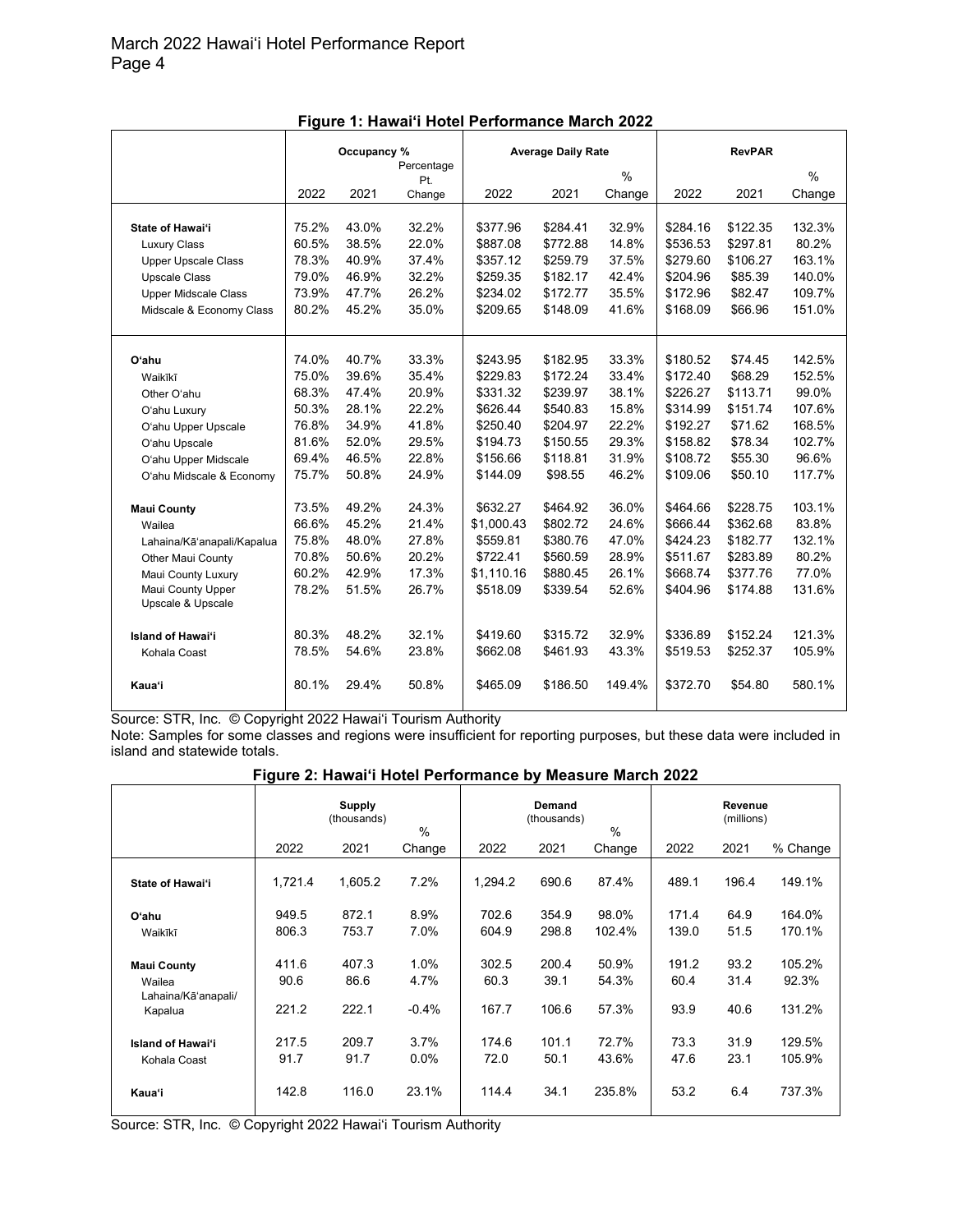|                             | Occupancy % |       |            |            | <b>Average Daily Rate</b> |               |          | <b>RevPAR</b> |               |  |
|-----------------------------|-------------|-------|------------|------------|---------------------------|---------------|----------|---------------|---------------|--|
|                             |             |       | Percentage |            |                           | $\frac{0}{0}$ |          |               | $\frac{0}{0}$ |  |
|                             | 2022        | 2019  | Pt. Change | 2022       | 2019                      | Change        | 2022     | 2019          | Change        |  |
|                             |             |       |            |            |                           |               |          |               |               |  |
| State of Hawai'i            | 75.2%       | 78.8% | $-3.7%$    | \$377.96   | \$284.63                  | 32.8%         | \$284.16 | \$224.39      | 26.6%         |  |
| <b>Luxury Class</b>         | 60.5%       | 75.5% | $-15.0%$   | \$887.08   | \$583.55                  | 52.0%         | \$536.53 | \$440.58      | 21.8%         |  |
| <b>Upper Upscale Class</b>  | 78.3%       | 81.4% | $-3.1%$    | \$357.12   | \$274.93                  | 29.9%         | \$279.60 | \$223.75      | 25.0%         |  |
| <b>Upscale Class</b>        | 79.0%       | 75.0% | 4.1%       | \$259.35   | \$216.06                  | 20.0%         | \$204.96 | \$161.95      | 26.6%         |  |
| <b>Upper Midscale Class</b> | 73.9%       | 80.3% | $-6.4%$    | \$234.02   | \$162.57                  | 44.0%         | \$172.96 | \$130.57      | 32.5%         |  |
| Midscale & Economy Class    | 80.2%       | 81.1% | $-1.0%$    | \$209.65   | \$179.58                  | 16.7%         | \$168.09 | \$145.73      | 15.3%         |  |
|                             |             |       |            |            |                           |               |          |               |               |  |
|                             |             |       |            |            |                           |               |          |               |               |  |
| O'ahu                       | 74.0%       | 80.0% | $-6.0%$    | \$243.95   | \$229.49                  | 6.3%          | \$180.52 | \$183.58      | $-1.7%$       |  |
| Waikīkī                     | 75.0%       | 80.0% | $-5.0%$    | \$229.83   | \$223.42                  | 2.9%          | \$172.40 | \$178.83      | $-3.6%$       |  |
| Other O'ahu                 | 68.3%       | 79.7% | $-11.4%$   | \$331.32   | \$266.30                  | 24.4%         | \$226.27 | \$212.30      | 6.6%          |  |
| O'ahu Luxury                | 50.3%       | 69.3% | $-19.0%$   | \$626.44   | \$478.41                  | 30.9%         | \$314.99 | \$331.49      | $-5.0%$       |  |
| O'ahu Upper Upscale         | 76.8%       | 82.0% | $-5.2%$    | \$250.40   | \$249.73                  | 0.3%          | \$192.27 | \$204.77      | $-6.1%$       |  |
| O'ahu Upscale               | 81.6%       | 78.3% | 3.3%       | \$194.73   | \$189.79                  | 2.6%          | \$158.82 | \$148.59      | 6.9%          |  |
| O'ahu Upper Midscale        | 69.4%       | 80.4% | $-11.0%$   | \$156.66   | \$154.27                  | 1.6%          | \$108.72 | \$124.07      | $-12.4%$      |  |
| O'ahu Midscale & Economy    | 75.7%       | 84.6% | $-8.9%$    | \$144.09   | \$130.88                  | 10.1%         | \$109.06 | \$110.78      | $-1.6%$       |  |
|                             |             |       |            |            |                           |               |          |               |               |  |
| <b>Maui County</b>          | 73.5%       | 78.4% | $-4.9%$    | \$632.27   | \$424.51                  | 48.9%         | \$464.66 | \$332.89      | 39.6%         |  |
| Wailea                      | 66.6%       | 90.6% | $-24.0%$   | \$1.000.43 | \$641.76                  | 55.9%         | \$666.44 | \$581.66      | 14.6%         |  |
| Lahaina/Kā'anapali/Kapalua  | 75.8%       | 77.6% | $-1.8%$    | \$559.81   | \$355.22                  | 57.6%         | \$424.23 | \$275.57      | 53.9%         |  |
| <b>Other Maui County</b>    | 70.8%       | 79.5% | $-8.7%$    | \$722.41   | \$510.81                  | 41.4%         | \$511.67 | \$406.05      | 26.0%         |  |
| Maui County Luxury          | 60.2%       | 81.5% | $-21.3%$   | \$1,110.16 | \$696.61                  | 59.4%         | \$668.74 | \$568.07      | 17.7%         |  |
| Maui County Upper Upscale   | 78.2%       | 78.2% | $-0.1%$    | \$518.09   | \$335.03                  | 54.6%         | \$404.96 | \$262.15      | 54.5%         |  |
| & Upscale                   |             |       |            |            |                           |               |          |               |               |  |
|                             |             |       |            |            |                           |               |          |               |               |  |
| <b>Island of Hawai'i</b>    | 80.3%       | 78.8% | 1.5%       | \$419.60   | \$274.06                  | 53.1%         | \$336.89 | \$215.97      | 56.0%         |  |
| Kohala Coast                | 78.5%       | 80.1% | $-1.6%$    | \$662.08   | \$385.49                  | 71.8%         | \$519.53 | \$308.62      | 68.3%         |  |
|                             |             |       |            |            |                           |               |          |               |               |  |
| Kaua'i                      | 80.1%       | 72.2% | 7.9%       | \$465.09   | \$284.24                  | 63.6%         | \$372.70 | \$205.28      | 81.6%         |  |
|                             |             |       |            |            |                           |               |          |               |               |  |

**Figure 3: Hawai'i Hotel Performance March 2022 vs. 2019**

Note: Samples for some classes and regions were insufficient for reporting purposes, but these data were included in island and statewide totals.

| Figure 4: Hawai'i Hotel Performance by Measure March 2022 vs. 2019 |  |
|--------------------------------------------------------------------|--|
|--------------------------------------------------------------------|--|

|                                          |               | <b>Supply</b><br>(thousands) | $\%$            |               | Demand<br>(thousands) | $\frac{0}{0}$      |               | Revenue<br>(millions) | $\frac{0}{0}$  |
|------------------------------------------|---------------|------------------------------|-----------------|---------------|-----------------------|--------------------|---------------|-----------------------|----------------|
|                                          | 2022          | 2019                         | Change          | 2022          | 2019                  | Change             | 2022          | 2019                  | Change         |
| State of Hawai'i                         | 1,721.4       | 1.675.7                      | 2.7%            | 1.294.2       | 1,321.0               | $-2.0%$            | 489.1         | 376.0                 | 30.1%          |
| O'ahu                                    | 949.5         | 942.5                        | 0.7%            | 702.6         | 753.9                 | $-6.8%$            | 171.4         | 173.0                 | $-0.9%$        |
| Waikīkī                                  | 806.3         | 808.8                        | $-0.3%$         | 604.9         | 647.3                 | $-6.6%$            | 139.0         | 144.6                 | $-3.9%$        |
| <b>Maui County</b><br>Wailea             | 411.6<br>90.6 | 394.5<br>68.0                | 4.3%<br>33.2%   | 302.5<br>60.3 | 309.4<br>61.6         | $-2.2%$<br>$-2.1%$ | 191.2<br>60.4 | 131.3<br>39.6         | 45.6%<br>52.6% |
| Lahaina/Kā'anapali/<br>Kapalua           | 221.2         | 221.2                        | $0.0\%$         | 167.7         | 171.6                 | $-2.3%$            | 93.9          | 61.0                  | 54.0%          |
| <b>Island of Hawai'i</b><br>Kohala Coast | 217.5<br>91.7 | 199.1<br>93.0                | 9.2%<br>$-1.4%$ | 174.6<br>72.0 | 156.9<br>74.5         | 11.3%<br>$-3.4%$   | 73.3<br>47.6  | 43.0<br>28.7          | 70.4%<br>66.0% |
| Kaua'i                                   | 142.8         | 139.6                        | 2.3%            | 114.4         | 100.8                 | 13.5%              | 53.2          | 28.7                  | 85.7%          |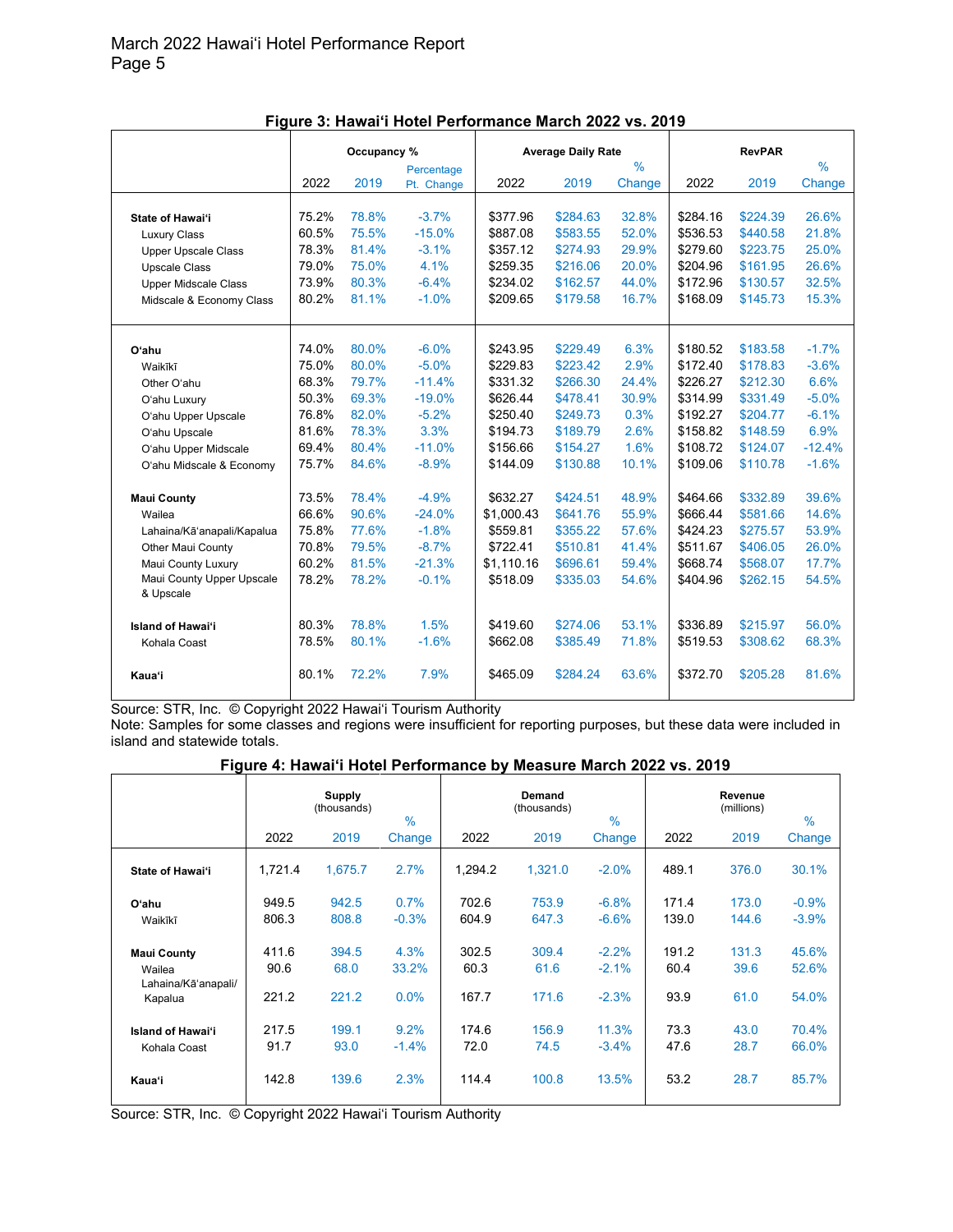|                             |       | Occupancy % |               |            | <b>Average Daily Rate</b> |               |          | <b>RevPAR</b> |               |
|-----------------------------|-------|-------------|---------------|------------|---------------------------|---------------|----------|---------------|---------------|
|                             |       |             | Percentage    |            |                           | $\frac{0}{0}$ |          |               | $\frac{0}{0}$ |
|                             | 2022  | 2021        | Pt.<br>Change | 2022       | 2021                      | Change        | 2022     | 2021          | Change        |
|                             |       |             |               |            |                           |               |          |               |               |
| State of Hawai'i            | 70.8% | 32.2%       | 38.6%         | \$362.14   | \$269.30                  | 34.5%         | \$256.29 | \$86.65       | 195.8%        |
| <b>Luxury Class</b>         | 56.8% | 27.5%       | 29.3%         | \$843.35   | \$761.24                  | 10.8%         | \$478.72 | \$209.10      | 128.9%        |
| <b>Upper Upscale Class</b>  | 72.6% | 29.3%       | 43.3%         | \$334.46   | \$248.99                  | 34.3%         | \$242.75 | \$72.90       | 233.0%        |
| <b>Upscale Class</b>        | 74.8% | 36.0%       | 38.7%         | \$253.80   | \$177.42                  | 43.1%         | \$189.73 | \$63.89       | 197.0%        |
| <b>Upper Midscale Class</b> | 71.1% | 38.4%       | 32.7%         | \$244.04   | \$166.94                  | 46.2%         | \$173.46 | \$64.09       | 170.7%        |
| Midscale & Economy Class    | 79.1% | 37.2%       | 41.9%         | \$222.35   | \$143.97                  | 54.4%         | \$175.77 | \$53.51       | 228.5%        |
|                             |       |             |               |            |                           |               |          |               |               |
| O'ahu                       | 70.2% | 31.2%       | 39.0%         | \$240.73   | \$175.26                  | 37.4%         | \$169.03 | \$54.67       | 209.2%        |
| Waikīkī                     | 70.4% | 29.6%       | 40.8%         | \$227.58   | \$168.01                  | 35.5%         | \$160.13 | \$49.75       | 221.9%        |
| Other O'ahu                 | 69.4% | 41.9%       | 27.5%         | \$315.83   | \$209.88                  | 50.5%         | \$219.11 | \$87.94       | 149.2%        |
| O'ahu Luxury                | 44.9% | 20.6%       | 24.2%         | \$629.51   | \$510.58                  | 23.3%         | \$282.36 | \$105.37      | 168.0%        |
| O'ahu Upper Upscale         | 72.0% | 25.4%       | 46.6%         | \$246.96   | \$199.87                  | 23.6%         | \$177.93 | \$50.83       | 250.0%        |
| O'ahu Upscale               | 78.4% | 41.0%       | 37.4%         | \$196.14   | \$149.67                  | 31.0%         | \$153.87 | \$61.38       | 150.7%        |
| O'ahu Upper Midscale        | 67.1% | 38.0%       | 29.1%         | \$157.07   | \$118.24                  | 32.8%         | \$105.34 | \$44.92       | 134.5%        |
| O'ahu Midscale & Economy    | 76.2% | 41.3%       | 34.9%         | \$148.51   | \$100.03                  | 48.5%         | \$113.11 | \$41.31       | 173.8%        |
| <b>Maui County</b>          | 67.7% | 34.3%       | 33.4%         | \$609.73   | \$455.43                  | 33.9%         | \$412.86 | \$156.29      | 164.2%        |
| Wailea                      | 64.0% | 31.3%       | 32.7%         | \$922.25   | \$789.98                  | 16.7%         | \$590.23 | \$247.31      | 138.7%        |
| Lahaina/Kā'anapali/Kapalua  | 68.5% | 32.0%       | 36.5%         | \$535.14   | \$372.85                  | 43.5%         | \$366.39 | \$119.17      | 207.5%        |
| Other Maui County           | 66.8% | 37.1%       | 29.7%         | \$699.21   | \$540.67                  | 29.3%         | \$467.28 | \$200.81      | 132.7%        |
| Maui County Luxury          | 57.2% | 30.6%       | 26.5%         | \$1,036.61 | \$867.73                  | 19.5%         | \$592.46 | \$265.58      | 123.1%        |
| Maui County Upper           | 70.7% | 35.3%       | 35.4%         | \$485.77   | \$326.19                  | 48.9%         | \$343.34 | \$115.14      | 198.2%        |
| Upscale & Upscale           |       |             |               |            |                           |               |          |               |               |
| <b>Island of Hawai'i</b>    | 76.5% | 36.5%       | 40.0%         | \$405.14   | \$290.23                  | 39.6%         | \$310.07 | \$105.96      | 192.6%        |
| Kohala Coast                | 74.0% | 38.0%       | 36.0%         | \$633.76   | \$443.96                  | 42.8%         | \$468.76 | \$168.55      | 178.1%        |
| Kaua'i                      | 74.6% | 24.0%       | 50.6%         | \$405.48   | \$181.75                  | 123.1%        | \$302.36 | \$43.54       | 594.4%        |

Note: Samples for some classes and regions were insufficient for reporting purposes, but these data were included in island and statewide totals.

|                                                     | <b>Supply</b><br>(thousands)<br>$\%$ |                  |              |                | Demand<br>(thousands) | $\%$            | Revenue<br>(millions) |               |                  |  |
|-----------------------------------------------------|--------------------------------------|------------------|--------------|----------------|-----------------------|-----------------|-----------------------|---------------|------------------|--|
|                                                     | 2022                                 | 2021             | Change       | 2022           | 2021                  | Change          | 2022                  | 2021          | % Change         |  |
| State of Hawai'i                                    | 4,996.6                              | 4,631.0          | 7.9%         | 3,536.2        | 1,490.1               | 137.3%          | 1.280.6               | 401.3         | 219.1%           |  |
| Oʻahu                                               | 2.755.8                              | 2,496.4          | 10.4%        | 1.934.9        | 778.7                 | 148.5%          | 465.8                 | 136.5         | 241.3%           |  |
| Waikīkī                                             | 2,340.2                              | 2.174.5          | 7.6%         | 1.646.7        | 643.9                 | 155.7%          | 374.7                 | 108.2         | 246.4%           |  |
| <b>Maui County</b><br>Wailea<br>Lahaina/Kāʻanapali/ | 1.198.1<br>263.0                     | 1,182.7<br>251.3 | 1.3%<br>4.7% | 811.3<br>168.3 | 405.9<br>78.7         | 99.9%<br>113.9% | 494.7<br>155.2        | 184.8<br>62.1 | 167.6%<br>149.8% |  |
| Kapalua                                             | 646.3                                | 645.0            | 0.2%         | 442.5          | 206.1                 | 114.6%          | 236.8                 | 76.9          | 208.1%           |  |
| <b>Island of Hawai'i</b><br>Kohala Coast            | 631.9<br>266.2                       | 616.7<br>265.9   | 2.5%<br>0.1% | 483.7<br>196.9 | 225.2<br>100.9        | 114.8%<br>95.1% | 195.9<br>124.8        | 65.4<br>44.8  | 199.8%<br>178.5% |  |
| <b>Kaua'i</b>                                       | 410.8                                | 335.1            | 22.6%        | 306.3          | 80.3                  | 281.6%          | 124.2                 | 14.6          | 751.3%           |  |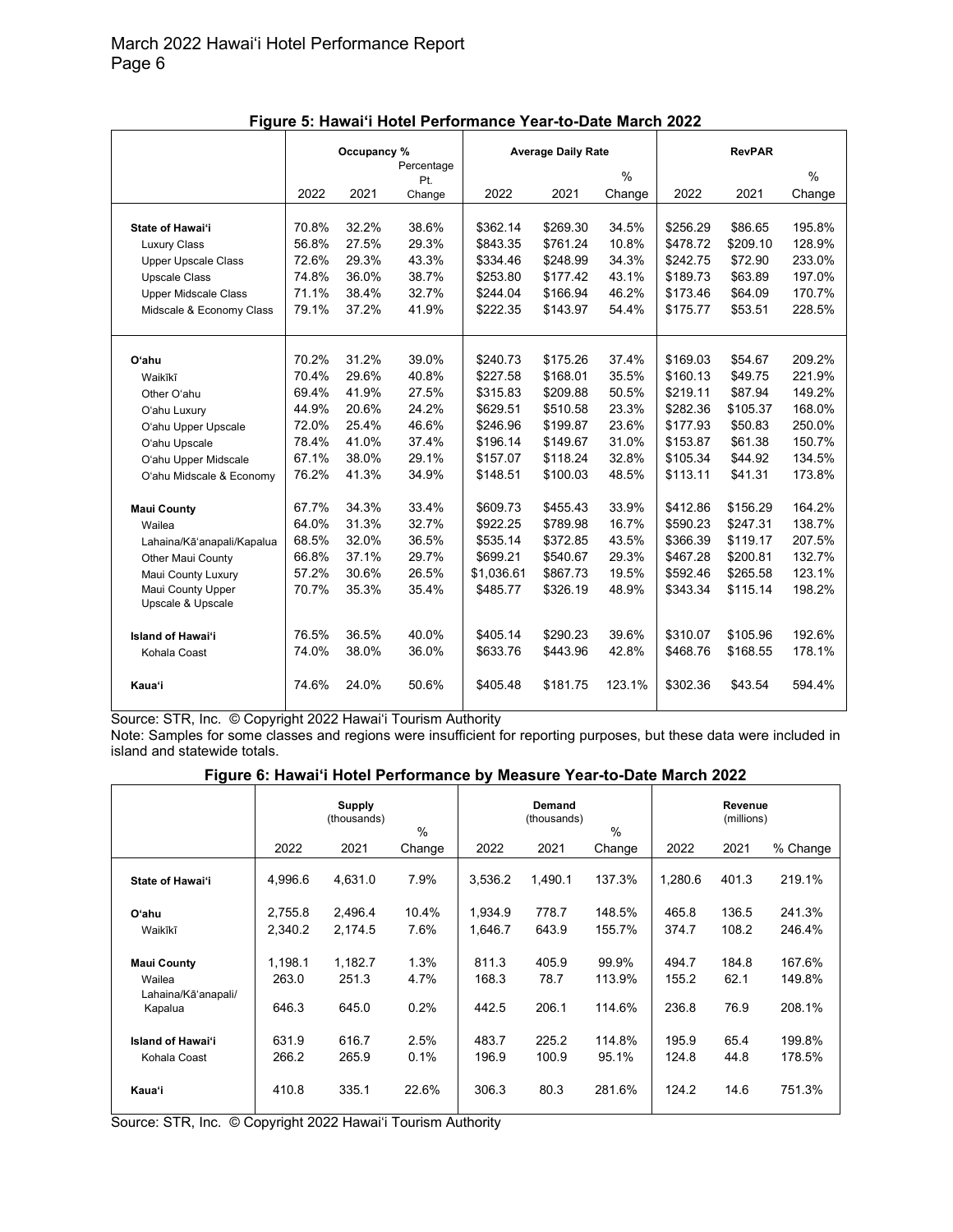|                                        | Occupancy %    |                |            |            | <b>Average Daily Rate</b> |               |          | <b>RevPAR</b> |               |  |
|----------------------------------------|----------------|----------------|------------|------------|---------------------------|---------------|----------|---------------|---------------|--|
|                                        |                |                | Percentage |            |                           | $\frac{0}{0}$ |          |               | $\frac{0}{0}$ |  |
|                                        | 2022           | 2019           | Pt. Change | 2022       | 2019                      | Change        | 2022     | 2019          | Change        |  |
|                                        |                |                |            |            |                           |               |          |               |               |  |
| State of Hawai'i                       | 70.8%          | 80.5%          | $-9.7%$    | \$362.14   | \$291.30                  | 24.3%         | \$256.29 | \$234.50      | 9.3%          |  |
| <b>Luxury Class</b>                    | 56.8%          | 75.7%          | $-19.0%$   | \$843.35   | \$594.11                  | 42.0%         | \$478.72 | \$450.01      | 6.4%          |  |
| <b>Upper Upscale Class</b>             | 72.6%          | 82.7%          | $-10.1%$   | \$334.46   | \$283.95                  | 17.8%         | \$242.75 | \$234.91      | 3.3%          |  |
| <b>Upscale Class</b>                   | 74.8%          | 77.0%          | $-2.3%$    | \$253.80   | \$222.24                  | 14.2%         | \$189.73 | \$171.16      | 10.8%         |  |
| <b>Upper Midscale Class</b>            | 71.1%          | 83.9%          | $-12.8%$   | \$244.04   | \$166.12                  | 46.9%         | \$173.46 | \$139.31      | 24.5%         |  |
| Midscale & Economy Class               | 79.1%          | 83.2%          | $-4.2%$    | \$222.35   | \$187.96                  | 18.3%         | \$175.77 | \$156.43      | 12.4%         |  |
|                                        |                |                |            |            |                           |               |          |               |               |  |
| Oʻahu                                  | 70.2%          | 82.8%          | $-12.6%$   | \$240.73   | \$234.87                  | 2.5%          | \$169.03 | \$194.55      | $-13.1%$      |  |
| Waikīkī                                | 70.4%          | 83.1%          | $-12.7%$   | \$227.58   | \$229.73                  | $-0.9%$       | \$160.13 | \$190.81      | $-16.1%$      |  |
| Other O'ahu                            | 69.4%          | 81.5%          | $-12.1%$   | \$315.83   | \$266.58                  | 18.5%         | \$219.11 | \$217.19      | 0.9%          |  |
| O'ahu Luxury                           | 44.9%          | 70.2%          | $-25.4%$   | \$629.51   | \$497.71                  | 26.5%         | \$282.36 | \$349.51      | $-19.2%$      |  |
| O'ahu Upper Upscale                    | 72.0%          | 84.5%          | $-12.5%$   | \$246.96   | \$256.63                  | $-3.8%$       | \$177.93 | \$216.87      | $-18.0%$      |  |
| O'ahu Upscale                          | 78.4%          | 82.0%          | $-3.5%$    | \$196.14   | \$192.55                  | 1.9%          | \$153.87 | \$157.80      | $-2.5%$       |  |
| O'ahu Upper Midscale                   | 67.1%          | 84.1%          | $-17.1%$   | \$157.07   | \$157.44                  | $-0.2%$       | \$105.34 | \$132.46      | $-20.5%$      |  |
| O'ahu Midscale & Economy               | 76.2%          | 87.5%          | $-11.4%$   | \$148.51   | \$133.91                  | 10.9%         | \$113.11 | \$117.20      | $-3.5%$       |  |
| <b>Maui County</b>                     | 67.7%          | 78.1%          | $-10.4%$   | \$609.73   | \$433.46                  | 40.7%         | \$412.86 | \$338.48      | 22.0%         |  |
|                                        | 64.0%          | 88.8%          | $-24.8%$   | \$922.25   | \$647.26                  | 42.5%         | \$590.23 | \$574.63      | 2.7%          |  |
| Wailea                                 | 68.5%          | 76.9%          | $-8.4%$    | \$535.14   | \$364.51                  | 46.8%         | \$366.39 | \$280.28      | 30.7%         |  |
| Lahaina/Kā'anapali/Kapalua             |                |                |            |            |                           |               |          |               |               |  |
| <b>Other Maui County</b>               | 66.8%<br>57.2% | 79.6%<br>80.3% | $-12.8%$   | \$699.21   | \$518.44                  | 34.9%         | \$467.28 | \$412.76      | 13.2%<br>4.9% |  |
| Maui County Luxury                     |                |                | $-23.2%$   | \$1,036.61 | \$703.43                  | 47.4%         | \$592.46 | \$565.04      |               |  |
| Maui County Upper Upscale<br>& Upscale | 70.7%          | 77.8%          | $-7.2%$    | \$485.77   | \$345.43                  | 40.6%         | \$343.34 | \$268.91      | 27.7%         |  |
|                                        |                |                |            |            |                           |               |          |               |               |  |
| <b>Island of Hawai'i</b>               | 76.5%          | 79.0%          | $-2.4%$    | \$405.14   | \$285.15                  | 42.1%         | \$310.07 | \$225.22      | 37.7%         |  |
| Kohala Coast                           | 74.0%          | 79.3%          | $-5.4%$    | \$633.76   | \$400.99                  | 58.0%         | \$468.76 | \$318.07      | 47.4%         |  |
|                                        |                |                |            |            |                           |               |          |               |               |  |
| Kaua'i                                 | 74.6%          | 73.8%          | 0.8%       | \$405.48   | \$303.10                  | 33.8%         | \$302.36 | \$223.60      | 35.2%         |  |

**Figure 7: Hawai'i Hotel Performance Year-to-Date March 2022 vs. 2019**

Note: Samples for some classes and regions were insufficient for reporting purposes, but these data were included in island and statewide totals.

#### **Figure 8: Hawai'i Hotel Performance by Measure Year-to-Date March 2022 vs. 2019**

|                                |         | <b>Supply</b><br>(thousands) | $\frac{9}{6}$ |         | Demand<br>(thousands) | $\frac{0}{0}$ |         | Revenue<br>(millions) | $\%$     |
|--------------------------------|---------|------------------------------|---------------|---------|-----------------------|---------------|---------|-----------------------|----------|
|                                | 2022    | 2019                         | Change        | 2022    | 2019                  | Change        | 2022    | 2019                  | Change   |
| State of Hawai'i               | 4.996.6 | 4.865.9                      | 2.7%          | 3,536.2 | 3,917.1               | $-9.7%$       | 1,280.6 | 1,141.0               | 12.2%    |
| O'ahu                          | 2,755.8 | 2,736.2                      | 0.7%          | 1,934.9 | 2,266.4               | $-14.6%$      | 465.8   | 532.3                 | $-12.5%$ |
| Waikīkī                        | 2.340.2 | 2.348.0                      | $-0.3%$       | 1.646.7 | 1.950.2               | $-15.6%$      | 374.7   | 448.0                 | $-16.4%$ |
| <b>Maui County</b>             | 1.198.1 | 1.145.3                      | 4.6%          | 811.3   | 894.4                 | $-9.3%$       | 494.7   | 387.7                 | 27.6%    |
| Wailea                         | 263.0   | 197.5                        | 33.2%         | 168.3   | 175.3                 | $-4.0%$       | 155.2   | 113.5                 | 36.8%    |
| Lahaina/Kāʻanapali/<br>Kapalua | 646.3   | 642.2                        | 0.6%          | 442.5   | 493.8                 | $-10.4%$      | 236.8   | 180.0                 | 31.6%    |
| <b>Island of Hawai'i</b>       | 631.9   | 578.1                        | 9.3%          | 483.7   | 456.6                 | 5.9%          | 195.9   | 130.2                 | 50.5%    |
| Kohala Coast                   | 266.2   | 270.0                        | $-1.4%$       | 196.9   | 214.2                 | $-8.1%$       | 124.8   | 85.9                  | 45.3%    |
| Kaua'i                         | 410.8   | 406.3                        | 1.1%          | 306.3   | 299.7                 | 2.2%          | 124.2   | 90.9                  | 36.7%    |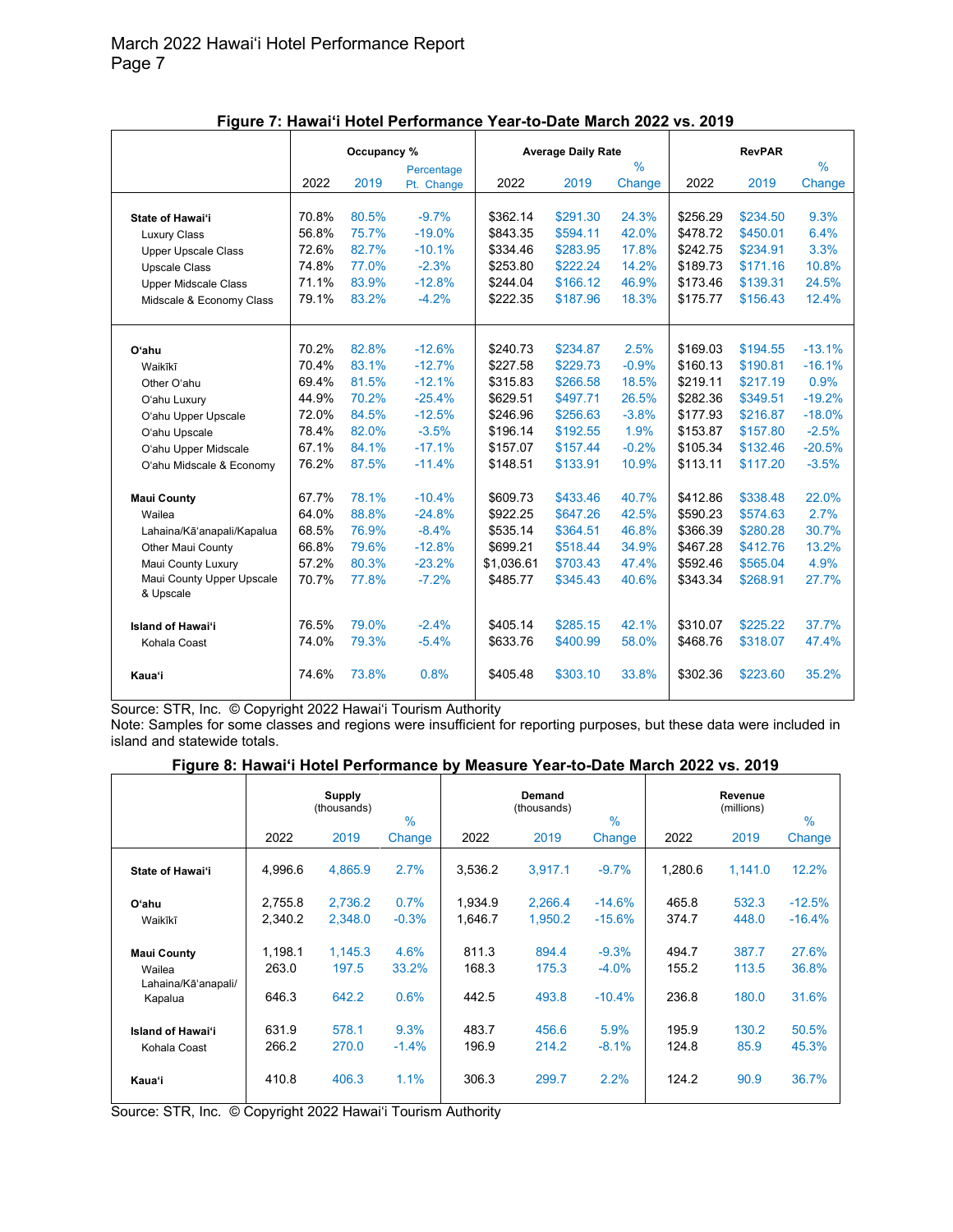



Source: STR, Inc. © Copyright 2022 Hawai'i Tourism Authority.



Source: STR, Inc. © Copyright 2022 Hawai'i Tourism Authority.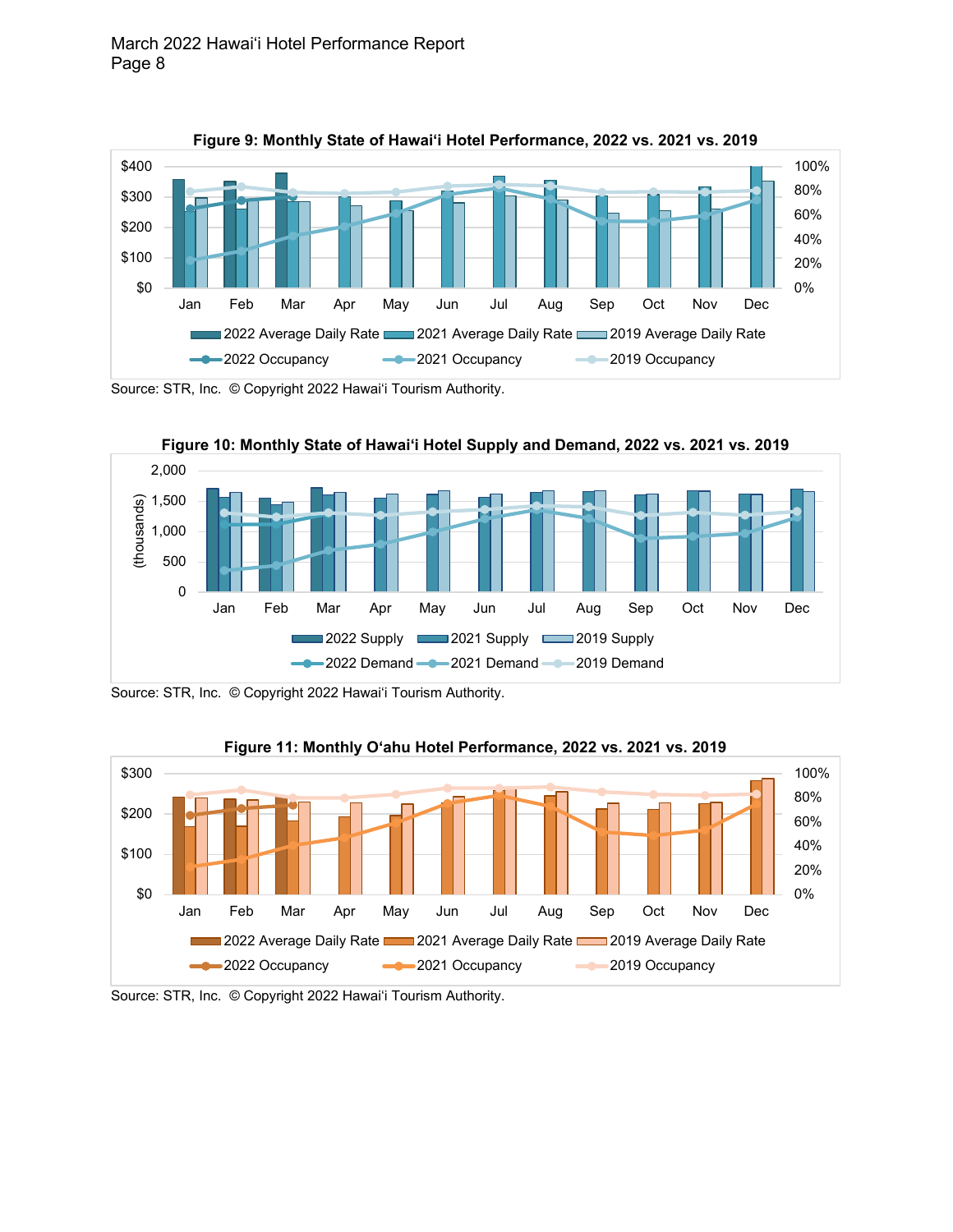

**Figure 12: Monthly O'ahu Hotel Supply and Demand, 2022 vs. 2021 vs. 2019**



Source: STR, Inc. © Copyright 2022 Hawai'i Tourism Authority.





Source: STR, Inc. © Copyright 2022 Hawai'i Tourism Authority.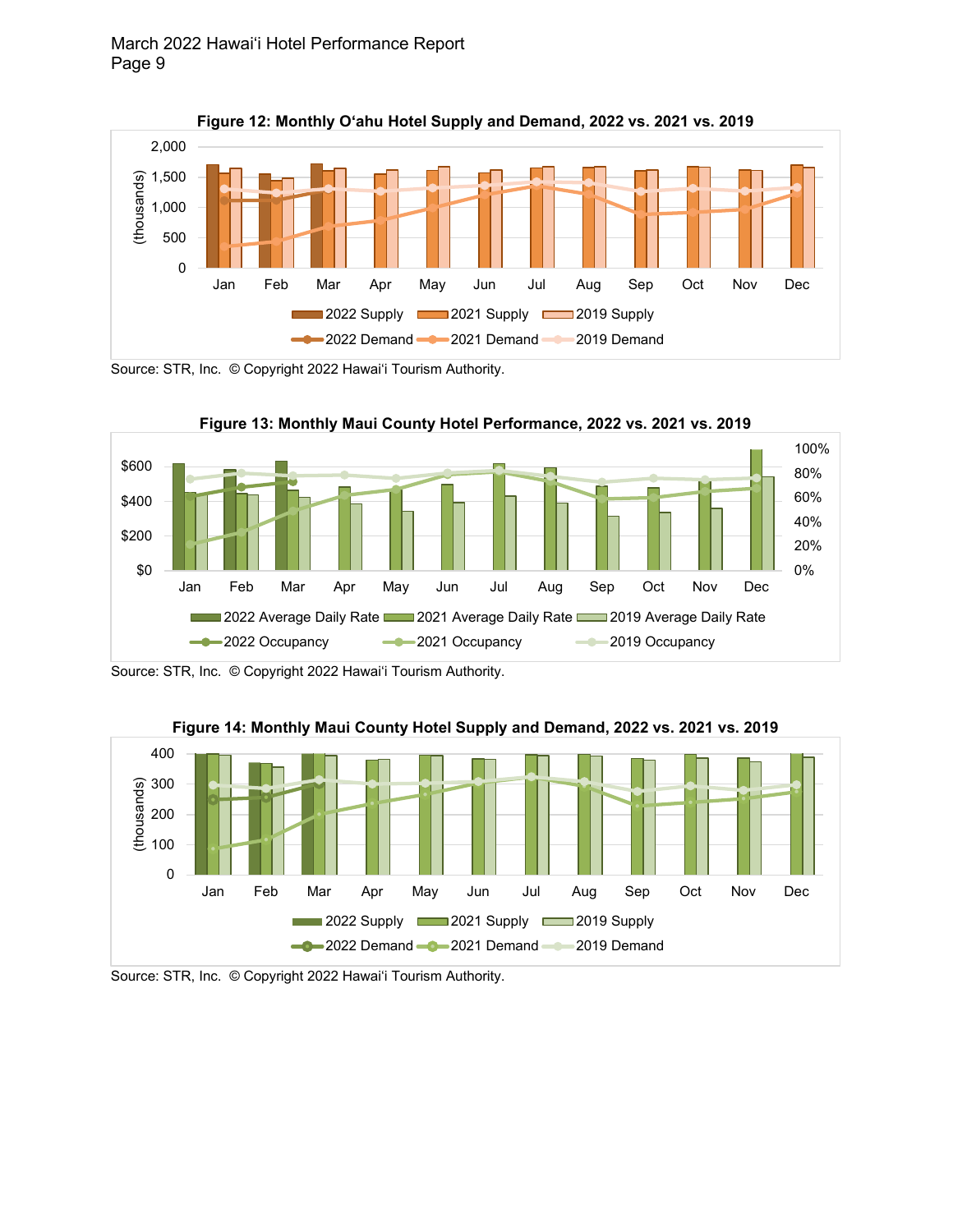

**Figure 15: Monthly Island of Hawai'i Hotel Performance, 2022 vs. 2021 vs. 2019**



Source: STR, Inc. © Copyright 2022 Hawai'i Tourism Authority.



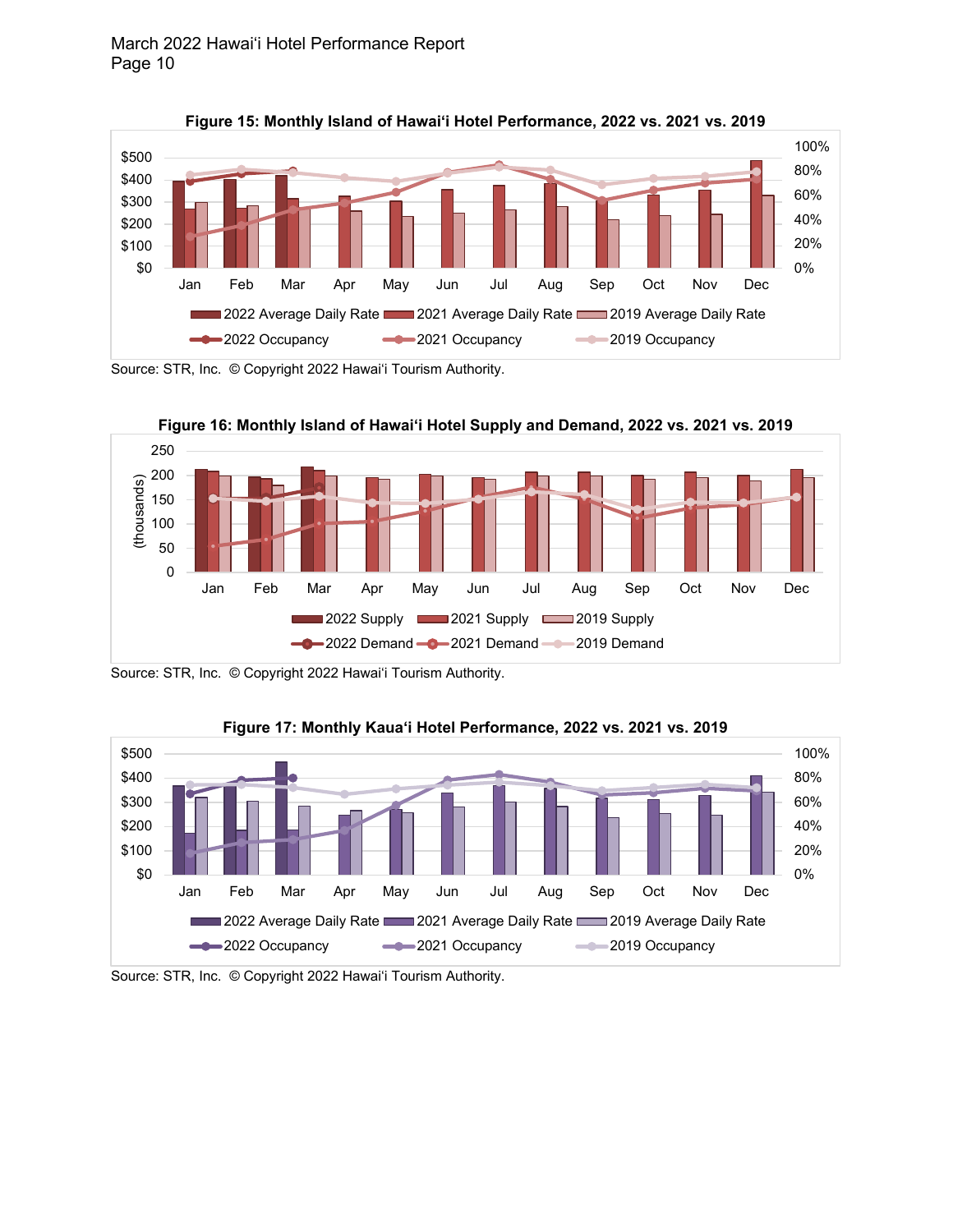

**Figure 18: Monthly Kaua'i Hotel Supply and Demand, 2022 vs. 2021 vs. 2019**

Source: STR, Inc. © Copyright 2022 Hawai'i Tourism Authority.

## **Figure 19: Top 5 U.S. Markets – Revenue Per Available Room – YTD March 2022**

|      |                         | <b>Revenue Per</b>    |          |
|------|-------------------------|-----------------------|----------|
| Rank | <b>Destination</b>      | <b>Available Room</b> | % Change |
|      | <b>Hawaiian Islands</b> | \$256.29              | 195.8%   |
|      | Miami, FL               | \$241.05              | 72.4%    |
| 3    | Phoenix, AZ             | \$146.01              | 94.3%    |
|      | Tampa, FL               | \$141.64              | 60.8%    |
| 5    | Los Angeles, CA         | \$127.58              | 115.2%   |

Source: STR, Inc. © Copyright 2022 Hawai'i Tourism Authority

## **Figure 20: Top 5 U.S. Markets – Average Daily Rate – YTD March 2022**

| Rank | <b>Destination</b>      | <b>Average Daily Rate</b> | % Change |
|------|-------------------------|---------------------------|----------|
|      | <b>Hawaiian Islands</b> | \$362.14                  | 34.5%    |
|      | Miami, FL               | \$310.96                  | 42.7%    |
| ົ    | Phoenix, AZ             | \$197.88                  | 55.7%    |
|      | New York, NY            | \$196.08                  | $52.2\%$ |
| 5    | Los Angeles, CA         | \$193.56                  | 61.8%    |

Source: STR, Inc. © Copyright 2022 Hawai'i Tourism Authority

## **Figure 21: Top 5 U.S. Markets – Occupancy – YTD March 2022**

| Rank | <b>Destination</b>      | Occupancy | Percentage Pt.<br>Change |
|------|-------------------------|-----------|--------------------------|
|      | Miami, FL               | 77.5%     | 13.4%                    |
| 2    | Tampa, FL               | 77.4%     | 12.0%                    |
| 3    | Phoenix, AZ             | 73.8%     | 14.6%                    |
|      | Orlando, FL             | 71.7%     | 26.4%                    |
| 5    | <b>Hawaiian Islands</b> | 70.8%     | 38.6%                    |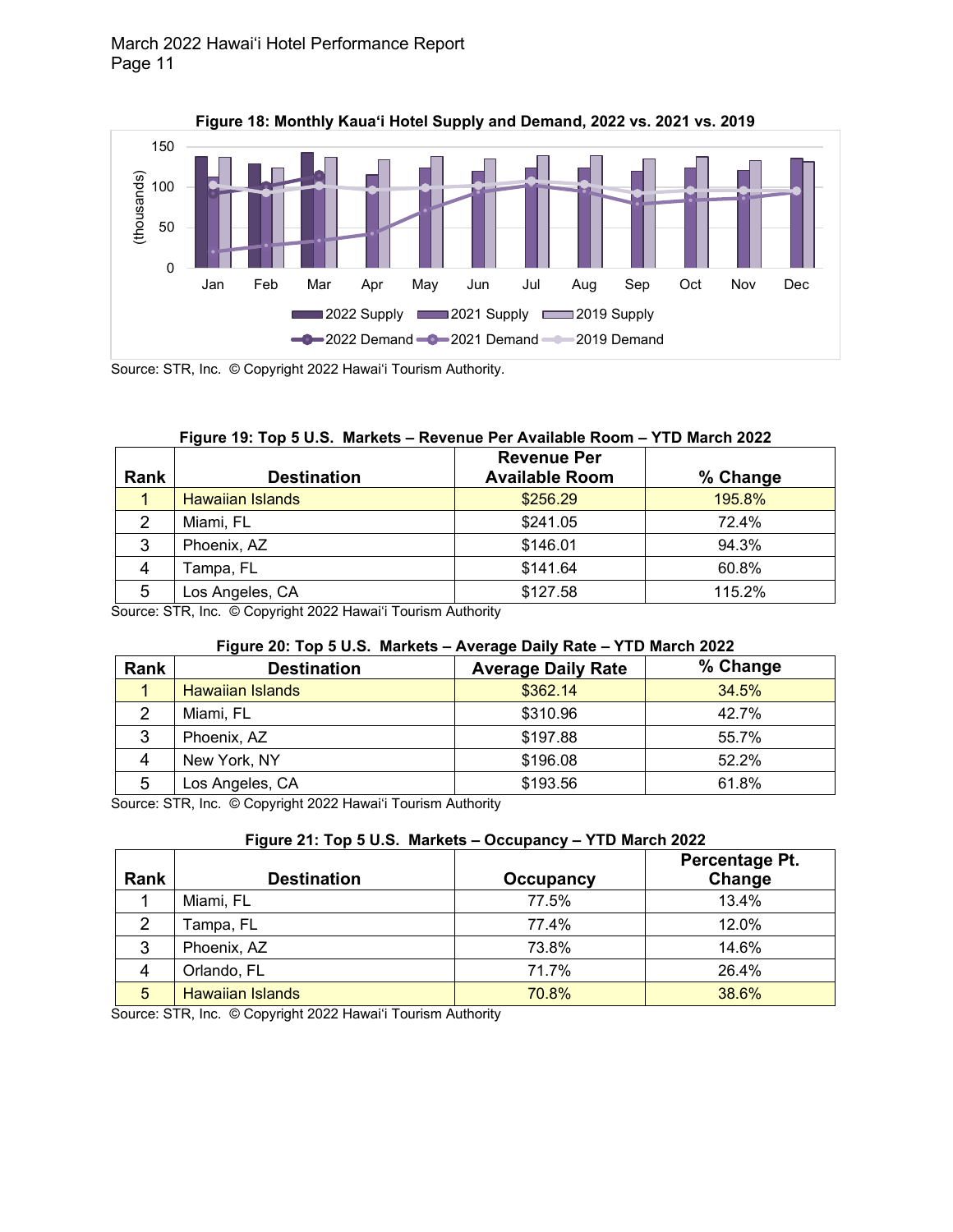|                |                    | <b>Revenue Per Available</b> |          |
|----------------|--------------------|------------------------------|----------|
| Rank           | <b>Destination</b> | Room                         | % Change |
|                | <b>Maldives</b>    | \$625.45                     | 27.7%    |
| $\overline{2}$ | <b>Maui County</b> | \$412.86                     | 164.2%   |
| 3              | Hawai'i Island     | \$310.07                     | 192.6%   |
| $\overline{4}$ | Kaua'i             | \$302.36                     | 594.5%   |
| 5              | Cabo San Lucas+    | \$288.52                     | 103.6%   |
| 6              | French Polynesia   | \$281.00                     | 173.3%   |
| 7              | Aruba              | \$237.27                     | 172.6%   |
| 8              | Puerto Rico        | \$200.09                     | 78.5%    |
| 9              | O'ahu              | \$169.03                     | 209.2%   |
| 10             | Cancun+            | \$165.57                     | 101.7%   |
| 11             | Costa Rica         | \$140.05                     | 143.6%   |
| 12             | Puerto Vallarta+   | \$85.50                      | 130.2%   |
| 13             | Fiji               | \$77.31                      | 411.5%   |
| 14             | Phuket             | \$52.70                      | 554.9%   |
| 15             | Bali               | \$15.57                      | 149.1%   |

## **Figure 22: Competitive Sun and Sea Destinations – Revenue Per Available Room – YTD March 2022**

Source: STR, Inc. © Copyright 2022 Hawai'i Tourism Authority

# **Figure 23: Competitive Sun and Sea Destinations – Average Daily Rate – YTD March 2022**

| Rank            | <b>Destination</b> | <b>Average Daily Rate</b> | % Change |
|-----------------|--------------------|---------------------------|----------|
|                 | Maldives           | \$834.36                  | 7.4%     |
| $\overline{2}$  | <b>Maui County</b> | \$609.73                  | 33.9%    |
| 3               | French Polynesia   | \$577.01                  | 13.2%    |
| 4               | Cabo San Lucas+    | \$449.68                  | 16.7%    |
| 5               | Aruba              | \$433.37                  | 34.8%    |
| $6\phantom{1}$  | Kaua'i             | \$405.48                  | 123.1%   |
| $\overline{7}$  | Hawai'i Island     | \$405.14                  | 39.6%    |
| 8               | Puerto Rico        | \$309.99                  | 37.2%    |
| 9               | Oʻahu              | \$240.73                  | 37.4%    |
| 10              | Cancun+            | \$236.02                  | 20.6%    |
| 11              | Costa Rica         | \$229.19                  | 29.3%    |
| 12 <sup>2</sup> | Fiji               | \$162.96                  | 153.4%   |
| 13              | Phuket             | \$131.13                  | 61.2%    |
| 14              | Puerto Vallarta+   | \$121.06                  | 21.4%    |
| 15              | Bali               | \$63.01                   | 5.5%     |